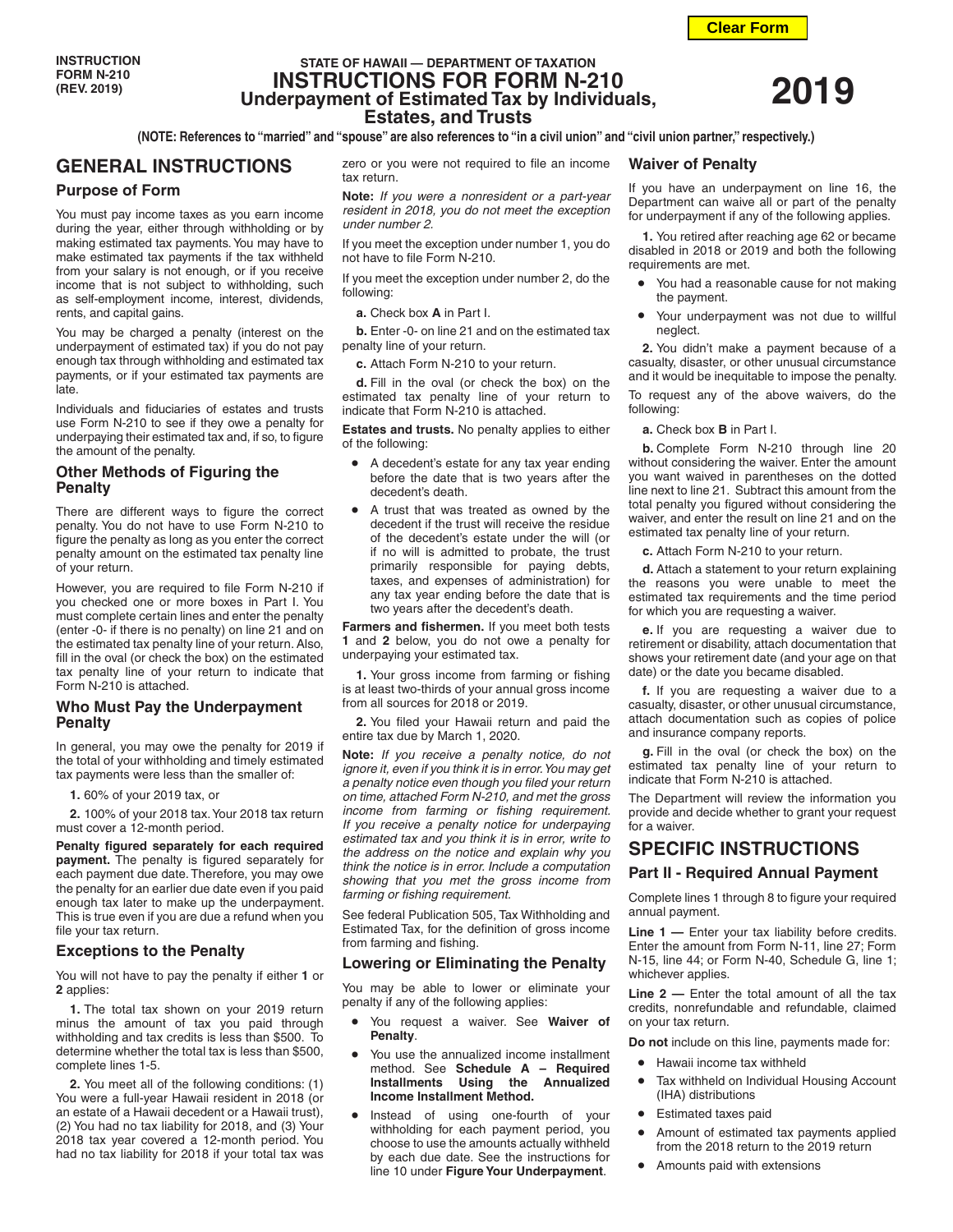- Credit for taxes withheld on the sale of Hawaii real property by a nonresident
- Amounts withheld by an S corporation for a nonresident shareholder

**Line 4 —** Include on this line Hawaii income tax withheld from wages, IHA distributions, and sales of Hawaii real property by a nonresident; and amounts withheld by an S corporation for a nonresident shareholder.

**Line 5 —** If this line is less than \$500, you do not have to complete the rest of this form.

**Line 7—Tax Amount from your 2018 Income Tax Return.—**Enter 100% of your 2018 tax. Figure your 2018 tax using the taxes and credits shown on your 2018 tax return. Use the same type of taxes and credits shown on lines 1 and 2 of Form N-210.

If you are filing a joint return for 2019, but you **did not** file a joint return for 2018, add your 2018 tax to your spouse's 2018 tax and enter the total on line 7. If you filed a joint return for 2018 but you are **not** filing a joint return for 2019, see federal Publication 505 to figure your share of the 2018 tax to enter on line 7.

If you did not file a return for 2018, or if your 2018 tax year was less than 12 months, **do not** complete line 7. Instead, enter the amount from line 6 on line 8. However, see the **Exceptions to the Penalty** on page 1.

**Line 8 —** Compare the amounts on lines 6 and 7. Enter the **smaller** of the two amounts on line 8.

If the amount on line 4 is equal to or more than the amount on line 8, you will not have to complete or attach Form N-210 unless the following **Caution** applies to you.

**Caution:** *If the amount you entered on line 8 is your prior year tax (from line 7), and you filed or are filing a joint return for either 2018 or 2019 but not for both years, do the following even if you do not owe a penalty:*

*a. Check box E in Part I.*

*b. Complete Form N-210 and enter the amount from line 21 on the estimated tax penalty line of your return.*

*c. Attach Form N-210 to your return.*

*d. Fill in the oval (or check the box) on the estimated tax penalty line of your return to indicate that Form N-210 is attached.*

# **Part III - Figure Your Underpayment**

**Nonresident alien.** If you are a "Nonresident Alien" (see definition in Form N-15 Instructions) and **did not** receive wages as an employee subiect to Hawaii income tax withholding, the instructions for figuring your underpayment are modified as follows:

**1.** Skip column **(a)**.

**2.** On line 9, column **(b)**, enter one-half of the amount on line 8 of Part II (unless you are using the annualized income installment method).

**3.** On line 10, column **(b)**, enter the total tax payments made through June 20, 2019, for the 2019 tax year. If you are treating Hawaii income tax as having been withheld evenly throughout the year, you are considered to have paid onethird of these amounts on each payment due date.

**4.** Skip all lines in column **(b)** that are shaded in column **(a)**.

**Farmers and fishermen.** The instructions for figuring your underpayment are modified as follows:

### **1.** Skip columns **(a), (b), and (c)**.

**2.** On line 9, column **(d)**, enter the full amount on line 8 of Part II.

**3.** On line 10, column **(d)**, enter the total tax payments made through January 20, 2020, for the 2019 tax year.

**4.** Skip all lines in column **(d)** that are shaded in column **(a)**.

### **Figure Your Underpayment**

**Line 9 —** Enter on line 9, columns **(a)** through **(d)**, the amount of your **required installment** for the due date shown in each column heading. For most taxpayers, this is one-fourth of the required annual payment shown on line 8 of Part II. However, it may be to your benefit to figure your required installments by using the annualized income installment method. See the Schedule A instructions on page 3.

**Line 10 —** Enter the taxes withheld from wages, IHA distributions, and sales of Hawaii real property by a nonresident; estimated tax payments; and amounts withheld by an S corporation for a nonresident shareholder if the S corporation's payment is made within your tax year in the column for the period during which the payment is made.

In column **(a)**, enter the tax payments you made by April 20, 2019, for the 2019 tax year; in column **(b)**, enter the payments you made after April 20 through June 20, 2019; in column **(c),** enter the payments you made after June 20 through September 20, 2019; and in column **(d)**, enter the payments you made after September 20, 2019, through January 20, 2020.

When figuring your payment dates and the amounts to enter on line 10 of each column, apply the following rules:

**1.** For withheld income tax on wages, you are considered to have paid one-fourth of these amounts on each payment due date unless you can show otherwise. If you treat withholding as paid for estimated tax purposes when it was actually withheld, do the following:

**a.** Check box **D** in Part I.

**b.** Complete Form N-210 and enter the amount from line 21 on the estimated tax penalty line of your return.

**c.** Attach Form N-210 to your return.

**d.** Fill in the oval (or check the box) on the estimated tax penalty line of your return to indicate that Form N-210 is attached.

**2.** Include all estimated tax payments you made for each period. Include any overpayment from your 2018 tax return you elected to apply to your 2019 estimated tax. If your 2018 return was fully paid by the due date, treat the overpayment as a payment made on April 20, 2019. If you mail your estimated tax payments, use the date of the U.S. postmark as the date of payment.

**3.** If an overpayment is generated on your 2018 return from a payment made after the due date, treat the payment as made on the date of payment. For example, you paid \$500 due on your 2018 return on July 1, 2019, and later amended the return and were due a \$400 refund which you elected to have applied to your estimated taxes. The \$400 overpayment would be treated as paid on July 1.

**4.** If you file your return and pay the tax due by January 31, 2020, include on line 10, column **(d),** the amount of tax you pay with your tax return. In this case, you will not owe a penalty for the payment due by January 20, 2020.

**5.** Reduce the amount of withholding on the disposition of Hawaii real property included on this line by any amount for which you have requested a refund on Form N-288C.

**6.** Any payments made on the next working day after the payment due date because of a Saturday, Sunday, or holiday, will be considered paid on the payment due date.

If line 10 is equal to or more than line 9 for all payment periods, stop here. You do not have to complete the rest of the form.

**Line 16 —** If line 16 is zero for all payment periods, you do not owe a penalty. But if you checked one or more boxes in Part I, you must file Form N-210 with your return.

If line 16 shows an underpayment for any payment period, see **Waiver of Penalty** on page 1. In certain circumstances, the Department will waive all or part of the underpayment penalty.

#### **Part IV — Figure the Penalty**

The underpayment penalty is computed on a monthly basis. This means the penalty is imposed on the amount of the underpayment of estimated tax at the rate of 2/3% (.00667) a month or part of a month.

Use Part IV to figure the penalty for any underpayment to which none of the exceptions apply. If you made more than one payment for any payment period, attach your penalty computation for each payment. The penalty is applied to the number of months, or part of a month, that the installment was not paid. You figure the period of underpayment by counting the number of months after the due date of the installment to and including the date of payment or April 20, 2020, whichever is earlier. If you are a fiscal year taxpayer, use the 20th day of the 4th month following the close of your fiscal year instead of April 20, 2020.

**Line 19** — Count the number of months from the due date of the payment shown above the column to the date on line 18. A month, for the purposes of computing the penalty, is the period from the 21st day of the current calendar month through the 20th day of the following calendar month. Enter the number of months, rounding up any parts of a month. A part of a month is counted as one month.

For example, Mr. Aloha has an underpayment for the April 20th installment of \$1,000. The June 20th installment requires a payment of \$2,500. On June 10th, Mr. Aloha pays \$2,500 to cover the June 20th installment. However, \$1,000 of this payment will be considered to be for the April 20th installment. The penalty for the April 20th installment is figured to June 10th (2 months). The amount of the payment to be applied to the June 20th installment will be the remaining \$1,500. Please note that if Mr. Aloha does not make an additional payment by June 20th to cover the remaining \$1,000 due for the June 20th installment, the underpayment penalty will be applied when it is subsequently paid.

Payment of your entire 2019 estimated tax liability, or any balance due, by January 20, 2020, or filing of your 2019 income tax return and payment of the tax shown on the return by January 20, 2020, will not relieve you of the penalty if you did not pay the estimated income tax due earlier